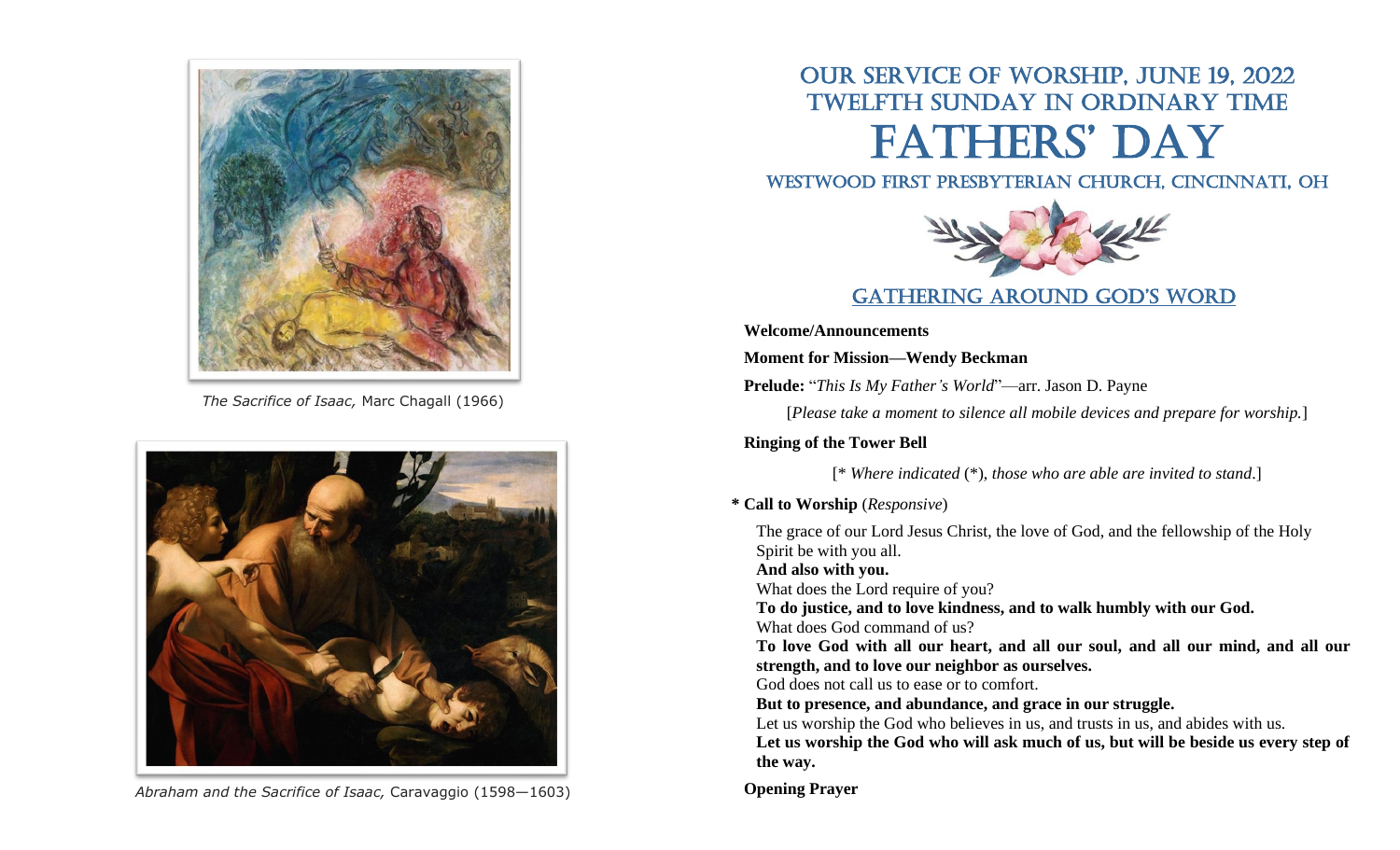### **\* Hymn No. 488:** "*The God of Abraham Praise*"

The God of Abraham praise, who reigns enthroned above; The ancient of eternal days, the God of love! The Lord, the great I Am, by earth and heaven confessed, We bow before Your holy name, forever blest.

Your spirit still flows free, high surging where it will; In prophet's word You spoke of old and You speak still. Established is Your law, and changeless it shall stand, Deep writ upon the human heart, on sea, or land.

You have eternal life implanted in the soul; Your love shall be our strength and stay, while ages roll. We praise You, living God! We praise Your holy name; The first, the last, beyond all thought, and still the same!

### **Invitation/Prayer of Confession** (*Unison*)

**Holy One, forgive our pride and our sins—those we remember, and those we have forgotten. Forgive our failure in the face of temptation, and our stubbornness in the face of correction. Forgive the harsh judgments we have made of others, the lies we have told, and the truths we have avoided. Forgive us the pain we have caused others and the indulgence we have shown ourselves. Have mercy on us and make us whole. In Christ we pray. Amen.**

### **A Moment for Silent, Personal Confession**

[*Please take a moment for silent reflection*]

### **Assurance of Forgiveness** (*Based on 1 John 1:4-7—Responsive*)

"If we say that we have fellowship with [God] and yet walk in the darkness, we lie and do not practice the truth; but if we walk in the light as He Himself is in the light, we have fellowship with one another, and the blood of Jesus His Son cleanses us from all sin." Brothers and sisters, this is the Good News of the Gospel!

#### **We are forgiven, and our joy has been made complete—thanks be to God.**  May Christ's peace be with you now and always. **And also with you.**

**\* Response: Gloria Patri** (*Unison*)

**Glory be to the Father, and to the Son, and to the Holy Ghost. As it was in the beginning, is now and ever shall be. World without end, amen, amen.**

### Announcements and Prayer Requests

- June WestFed Food Pantry needs: Toilet paper, macaroni and cheese, canned fruit
- Flowers are given this week by:
	- John and Jeri Rathkamp in memory of their fathers, Oscar Rathkamp and Carl Hall and in honor of their sons, Mike and Jeff, fathers of their grandchildren.
	- The Holtman, Patty and Wanek families in honor, and in memory of all fathers and male mentors on Father's Day and in loving memory of Amanda Lynch.
- Prayers are requested for:
	- Fathers, and father figures.
	- The family of Jim Phillips, in the wake of his death last week.
	- Connie Hedrick and family, after the death of her brother, Ron Eckenroth.
	- Luke, the seven month old nephew of Mike and Amy Babicke, who is undergoing treatment for Kawasaki disease.
	- Janet Ziegler, recently diagnosed with leukemia.
	- Joe Dearwester, recovering from knee replacement surgery.
	- Cathie DeFazio, who is dealing with a rare melanoma behind her right eye, and Larry DeFazio, who is healing from a torn right rotator cuff.
	- Susie, a friend of the Kochheisers, undergoing chemotherapy.
	- Linda Kugele who continues to deal with breathing issues.
	- Our homebound members and friends.
	- The boys, girls, young men and women of our Scouting units, their families and leaders.
	- The members of our Session, our committees, and the discernment team.
	- Our partnerships with City Gosel Mission and the Little Princesses Ballet.

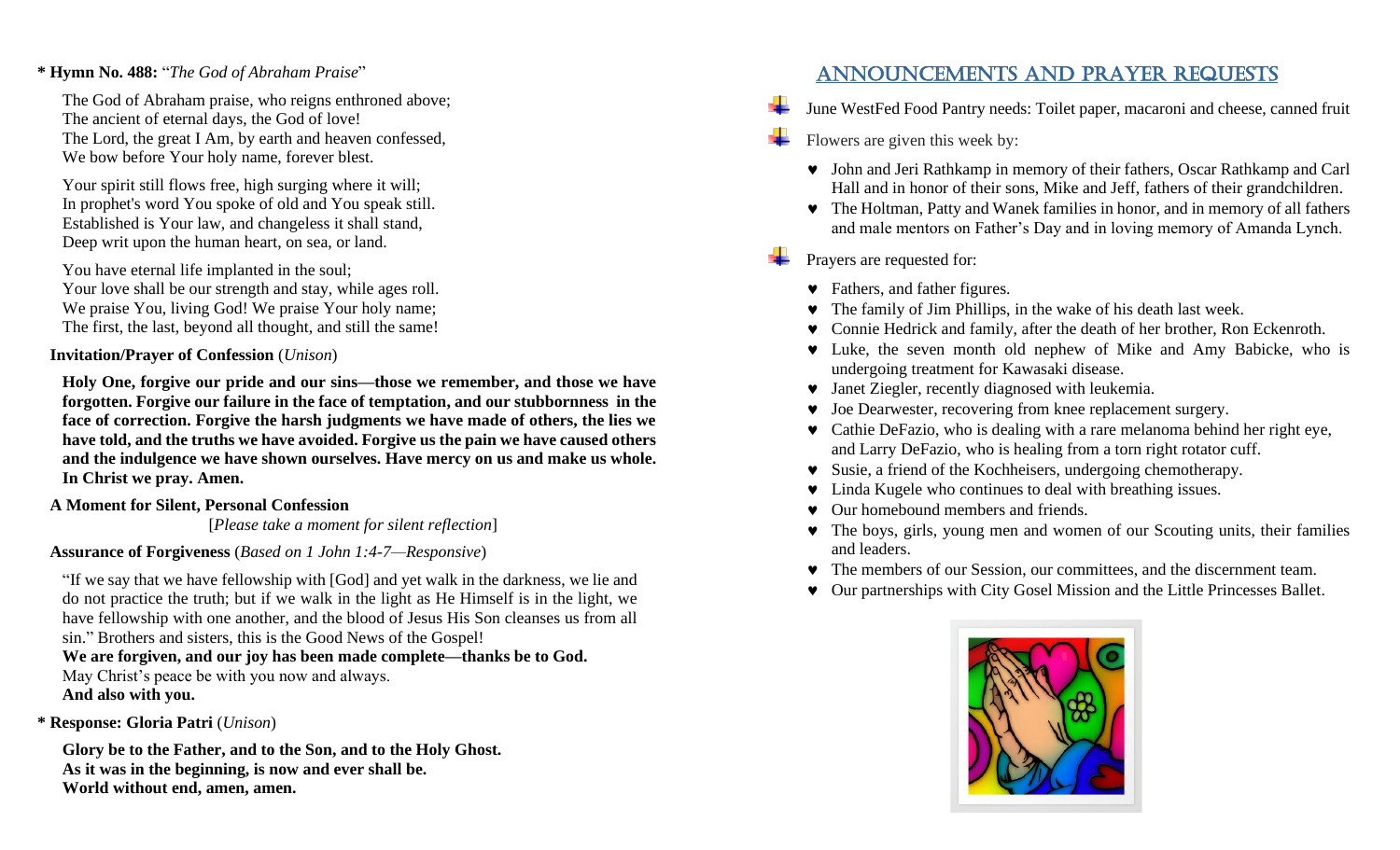# MOMENT FOR MEDITATION: FATHERS DAY

Father's Day is a day set apart to celebrate fatherhood, recognize the influence of fathers in our homes and society, and foster paternal bonds. While it is celebrated in the U.S. on the third Sunday of June, in many other countries the officially recognized date of Father's Day varies. It is believed that Father's Day was first observed on June 19, 1910, in Spokane, Washington, through the efforts of Sonora Smart Dodd, a Christian woman and the daughter of American Civil War veteran William Jackson Smart. Sonora's mother died when she was age 16, and she wanted a day that would commemorate and honor fathers like her own, who had raised her and five other children.

Once she began soliciting the idea of an official Father's Day, she met some opposition and even derision, but she persevered. A bill was introduced in Congress in 1913, and in 1916, President Woodrow Wilson spoke at a Father's Day celebration in Spokane, Washington, wanting to make it an official holiday, but Congress still resisted. In 1924, Calvin Coolidge became involved, and in 1930 a national committee was formed by various trade groups in an effort to legitimize the holiday. The battle continued, and in 1966 President Lyndon Johnson made a proclamation for the third Sunday of June to be Father's Day. Finally, it was made an official national holiday when President Nixon signed a proclamation in 1972.

While God's Word is silent about any day being set aside specifically to honor fathers, the Bible does recognize a special place of honor for men who were leaders or examples of excellence in certain skills, such as Jabal, who was "the father of those who live in tents and raise livestock" and his brother Jubal, who was "the father of all who play the harp and flute." Also, when Abram's name was changed to Abraham, God told him, "I have made you a father of many nations," clearly indicating fatherhood as a place of honor in His eyes. Thus, even though the Bible does not mention a Father's Day, we can clearly see that God does recognize the importance of fathers and even gave them special honor throughout history.

Furthermore, we can follow this theme of fatherhood in the very person of God Himself through countless scriptures. There are many instances that speak of Jesus Christ, the Son, honoring His Father and honoring the will of His Father. The apostle Paul taught that to honor one's earthly father is not only a commandment but the first commandment that, when obeyed, has a promise of things going well and living long on the earth. "Honor your father and mother—which is the first commandment with a promise—that it may go well with you and that you may enjoy long life on the earth." In light of these verses, and many others, it would seem to be perfectly God-honoring to celebrate a day in which fathers, the God-given spiritual head of the family, could and should be honored.

# PROCLAIMING GOD'S WORD

**Prayer for Illumination** 

#### **First Reading: Genesis 22:1-19—The Binding of Isaac**

 $<sup>1</sup>$  After these things God tested Abraham. He said to him, "Abraham!" And he said, "Here</sup> I am." <sup>2</sup> He said, "Take your son, your only son Isaac, whom you love, and go to the land of Moriah and offer him there as a burnt offering on one of the mountains that I shall show you." <sup>3</sup> So Abraham rose early in the morning, saddled his donkey, and took two of his young men with him and his son Isaac; he cut the wood for the burnt offering and set out and went to the place in the distance that God had shown him.

 $4$  On the third day Abraham looked up and saw the place far away.  $5$  Then Abraham said to his young men, "Stay here with the donkey; the boy and I will go over there; we will worship, and then we will come back to you."<sup>6</sup> Abraham took the wood of the burnt offering and laid it on his son Isaac, and he himself carried the fire and the knife. And the



two of them walked on together.  $\frac{7}{1}$  Isaac said to his father Abraham, "Father!" And he said, "Here I am, my son." He said, "The fire and the wood are here, but where is the lamb for a burnt offering?" <sup>8</sup> Abraham said, "God himself will provide the lamb for a burnt offering, my son." And the two of them walked on together.

When they came to the place that God had shown him, Abraham built an altar there and laid the wood in order. He bound his son Isaac and laid him on the altar on top of the wood. <sup>10</sup> Then Abraham reached out his hand and

took the knife to kill his son.  $^{11}$  But the angel of the Lord called to him from heaven and said, "Abraham, Abraham!" And he said, "Here I am."

 $12$  He said, "Do not lay your hand on the boy or do anything to him, for now I know that you fear God, since you have not withheld your son, your only son, from me." <sup>13</sup> And Abraham looked up and saw a ram, caught in a thicket by its horns. Abraham went and took the ram and offered it up as a burnt offering instead of his son. <sup>14</sup> So Abraham called that place "The Lord will provide," as it is said to this day, "On the mount of the Lord it shall be provided."